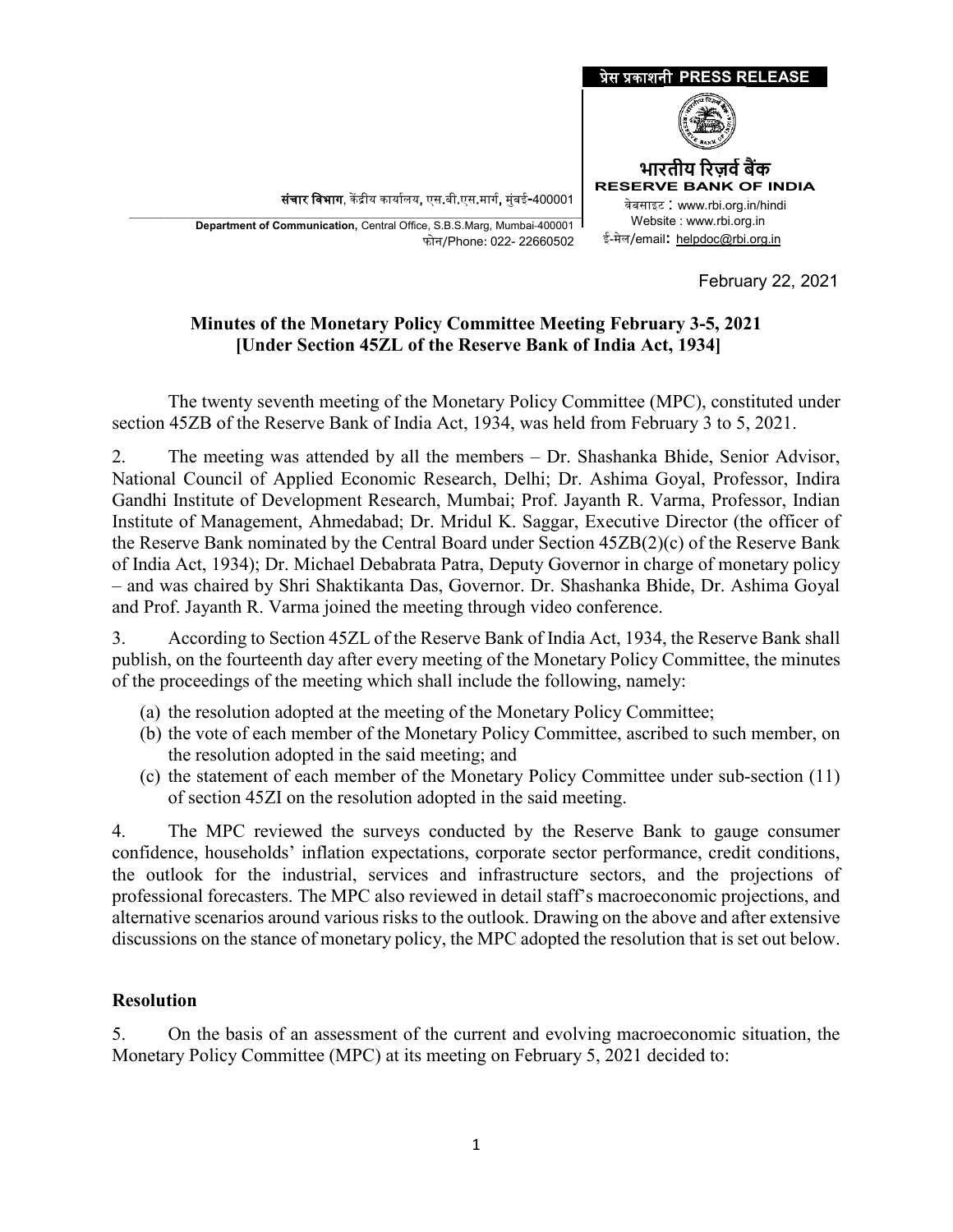• keep the policy repo rate under the liquidity adjustment facility (LAF) unchanged at 4.0 per cent.

Consequently, the reverse repo rate under the LAF remains unchanged at 3.35 per cent and the marginal standing facility (MSF) rate and the Bank Rate at 4.25 per cent.

The MPC also decided to continue with the accommodative stance as long as necessary – at least during the current financial year and into the next financial year – to revive growth on a durable basis and mitigate the impact of COVID-19 on the economy, while ensuring that inflation remains within the target going forward.

These decisions are in consonance with the objective of achieving the medium-term target for consumer price index (CPI) inflation of 4 per cent within a band of  $+/-2$  per cent, while supporting growth.

The main considerations underlying the decision are set out in the statement below.

#### **Assessment**

#### *Global Economy*

6. The global economic recovery slackened in Q4 (October-December) of 2020 relative to Q3 (July-September) as several countries battle second waves of COVID-19 infections, including more virulent strains. With massive vaccination drives underway, risks to the recovery may abate and economic activity is expected to gain momentum in the second half of 2021. In its January 2021 update, the International Monetary Fund (IMF) has revised upward its estimate of global growth in 2020 to (-)3.5 per cent from (-) 4.4 per cent and increased the projection of global growth for 2021 by 30 basis points to 5.5 per cent. Barring some emerging market economies, inflation remains benign on weak aggregate demand, although rising commodity prices carry upside risks. Financial markets remain buoyant, supported by easy monetary conditions, abundant liquidity and optimism from the vaccine rollout. Global trade is also expected to rebound in 2021, with services trade on a slower recovery than merchandise trade.

## *Domestic Economy*

7. The first advance estimates of GDP for 2020-21 released by the National Statistical Office (NSO) on January 7, 2021 estimated real GDP to contract by 7.7 per cent, in line with the projection of (-)7.5 per cent set out in the December 2020 resolution of the MPC. High frequency indicators – railway freight traffic; toll collection; e-way bills; and steel consumption – suggest that revival of some constituents of the services sector gained traction in Q3 (October-December). The agriculture sector remains resilient - *rabi* sowing was higher by 2.9 per cent year-on-year (yo-y) as on January 29, 2021, supported by above normal north-east monsoon rainfall and adequate reservoir level of 61 per cent (as on February 4, 2021) of full capacity, above the 10 years average of 50 per cent.

8. After breaching the upper tolerance threshold of 6 per cent for six consecutive months (June-November 2020), CPI inflation fell to 4.6 per cent in December on the back of easing food prices and favourable base effects. Food inflation collapsed to 3.9 per cent in December after averaging 9.6 per cent during the previous three months (September-November) due to a sharp correction in vegetable prices and softening of cereal prices with *kharif* harvest arrivals, alongside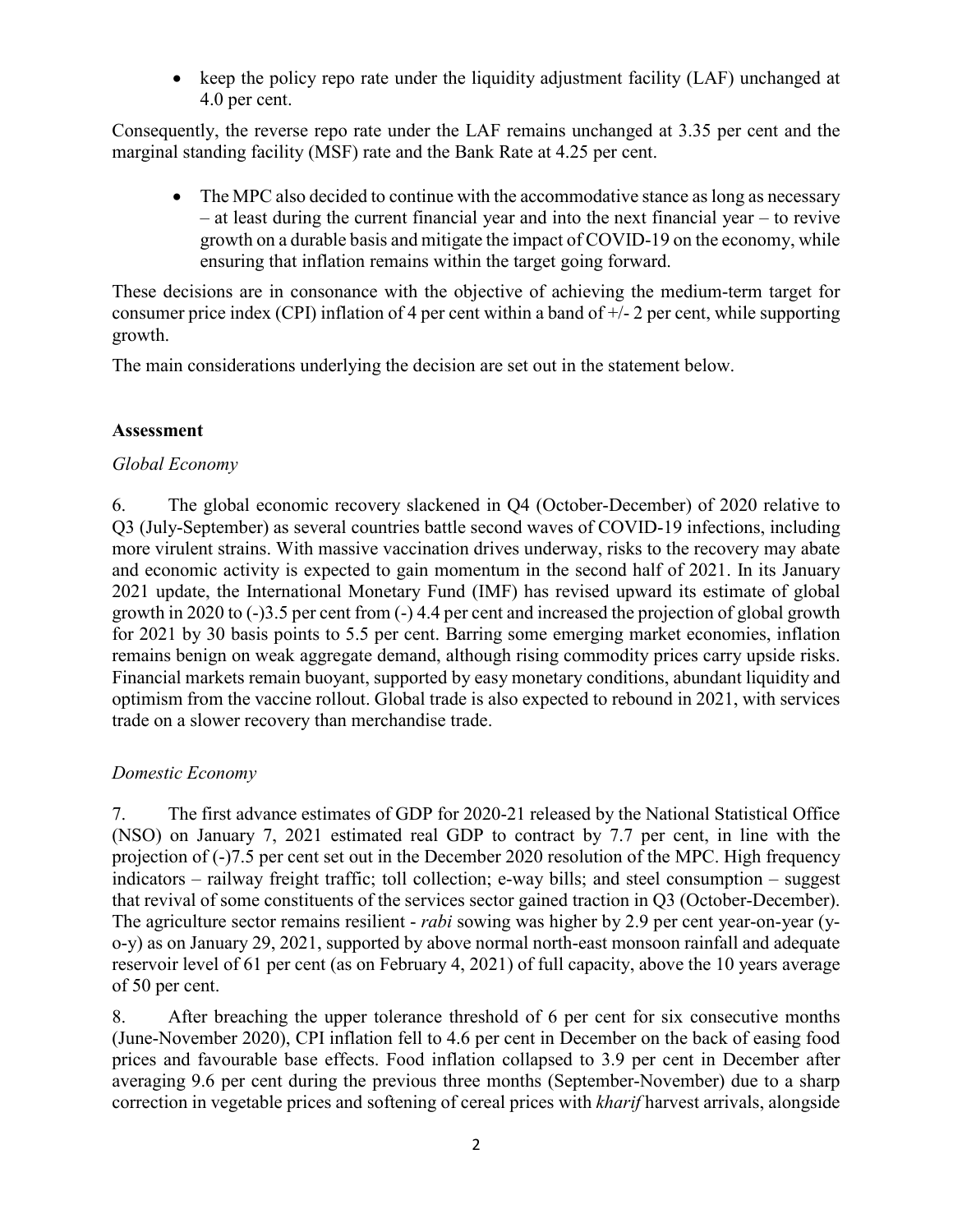supply side interventions. On the other hand, core inflation, *i.e*. CPI inflation excluding food and fuel remained elevated at 5.5 per cent in December with marginal moderation from a month ago. In the January 2021 round of the Reserve Bank's survey, inflation expectations of households softened further over a three month ahead horizon in tandem with the moderation in food inflation; one year ahead inflation expectations, however, remained unchanged.

9. Systemic liquidity remained in large surplus in December 2020 and January 2021, engendering easy financial conditions. Reserve money rose by 14.5 per cent y-o-y (on January 29, 2021), led by currency demand. Money supply  $(M_3)$ , on the other hand, grew by only 12.5 per cent as on January 15, 2021, but with non-food credit growth of scheduled commercial banks accelerating to 6.4 per cent. Corporate bond issuances at ₹5.8 lakh crore during April-December 2020 were higher than ₹4.6 lakh crore in the same period of last year. India's foreign exchange reserves were at US\$ 590.2 billion on January 29, 2021 – an increase of US\$ 112.4 billion over end-March 2020.

## **Outlook**

10. With the larger than anticipated deflation in vegetable prices in December bringing down headline closer to the target, it is likely that the food inflation trajectory will shape the near-term outlook. The bumper *kharif* crop, rising prospects of a good *rabi* harvest, larger winter arrivals of key vegetables and softer egg and poultry demand on avian flu fears are factors auguring a benign inflation outcome in the months ahead. On the other hand, price pressures may persist in respect of pulses, edible oils, spices and non-alcoholic beverages. The outlook for core inflation is likely to be impacted by further easing in supply chains; however, broad-based escalation in cost-push pressures in services and manufacturing prices due to increase in industrial raw material prices could impart upward pressure. Furthermore, there could be increased pass-through to output prices as demand normalises as indicated in the Reserve Bank's industrial outlook, services and infrastructure outlook surveys and purchasing managers' indices (PMIs) and firms regain pricing power. International crude oil prices may remain supported by demand build up on optimism from vaccination and continuing production cuts by OPEC *plus*. The crude oil futures curve has become downward sloping since December 2020. Taking into consideration all these factors, the projection for CPI inflation has been revised to 5.2 per cent in Q4:2020-21, 5.2 per cent to 5.0 per cent in H1:2021-22 and 4.3 per cent in Q3: 2021-22, with risks broadly balanced (Chart 1).

11. Turning to the growth outlook, rural demand is likely to remain resilient on good prospects of agriculture. Urban demand and demand for contact-intensive services is expected to strengthen with the substantial fall in COVID-19 cases and the spread of vaccination. Consumer confidence is reviving and business expectations of manufacturing, services and infrastructure remain upbeat. The fiscal stimulus under *AtmaNirbhar* 2.0 and 3.0 schemes of government will likely accelerate public investment, although private investment remains sluggish amidst still low capacity utilisation. The Union Budget 2021-22, with its thrust on sectors such as health and well-being, infrastructure, innovation and research, among others, should help accelerate the growth momentum. Taking these factors into consideration, real GDP growth is projected at 10.5 per cent in 2021-22 – in the range of 26.2 to 8.3 per cent in H1 and 6.0 per cent in Q3 (Chart 2).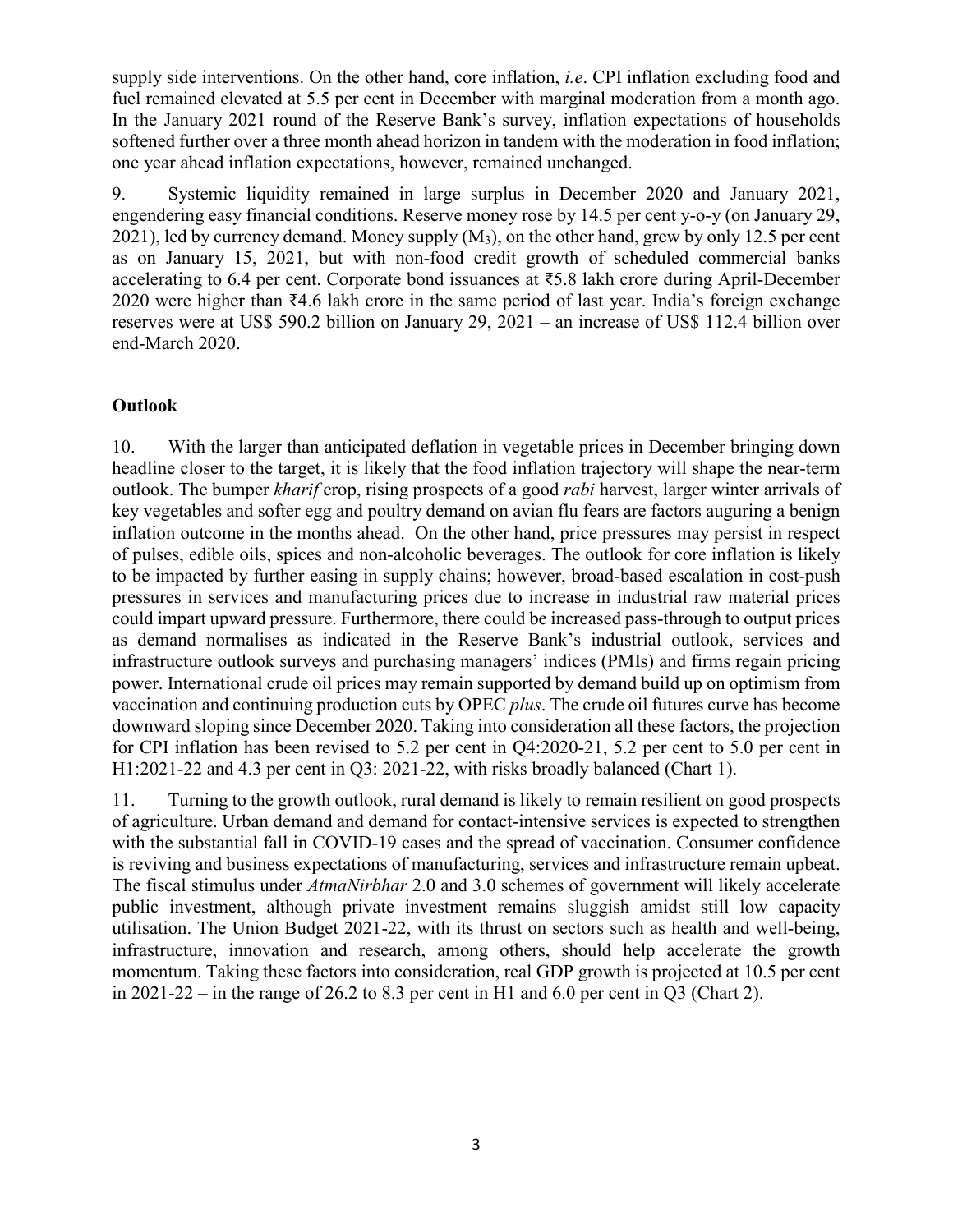

12. The MPC notes that the sharp correction in food prices has improved the food price outlook, but some pressures persist, and core inflation remains elevated. Pump prices of petrol and diesel have reached historical highs. An unwinding of taxes on petroleum products by both the centre and the states could ease the cost push pressures. What is needed at this point is to create conditions that result in a durable disinflation. This is contingent also on proactive supply side measures. Growth is recovering, and the outlook has improved significantly with the rollout of the vaccine programme in the country. The Union Budget 2021-22 has introduced several measures to provide an impetus to growth. The projected increase in capital expenditure augurs well for capacity creation thereby improving the prospects for growth and building credibility around the quality of expenditure. The recovery, however, is still to gather firm traction and hence continued policy support is crucial. Taking these developments into consideration, the MPC in its meeting today decided to continue with an accommodative stance of monetary policy till the prospects of a sustained recovery are well secured while closely monitoring the evolving outlook for inflation.

13. All members of the MPC – Dr. Shashanka Bhide; Dr. Ashima Goyal; Prof. Jayanth R. Varma; Dr. Mridul K. Saggar; Dr. Michael Debabrata Patra; and Shri Shaktikanta Das – unanimously voted for keeping the policy repo rate unchanged at 4 per cent. Furthermore, all members of the MPC voted to continue with the accommodative stance as long as necessary – at least during the current financial year and into the next financial year – to revive growth on a durable basis and mitigate the impact of COVID-19 on the economy, while ensuring that inflation remains within the target going forward.

- 14. The minutes of the MPC's meeting will be published by February 22, 2021.
- 15. The next meeting of the MPC is scheduled during April 5 to 7, 2021.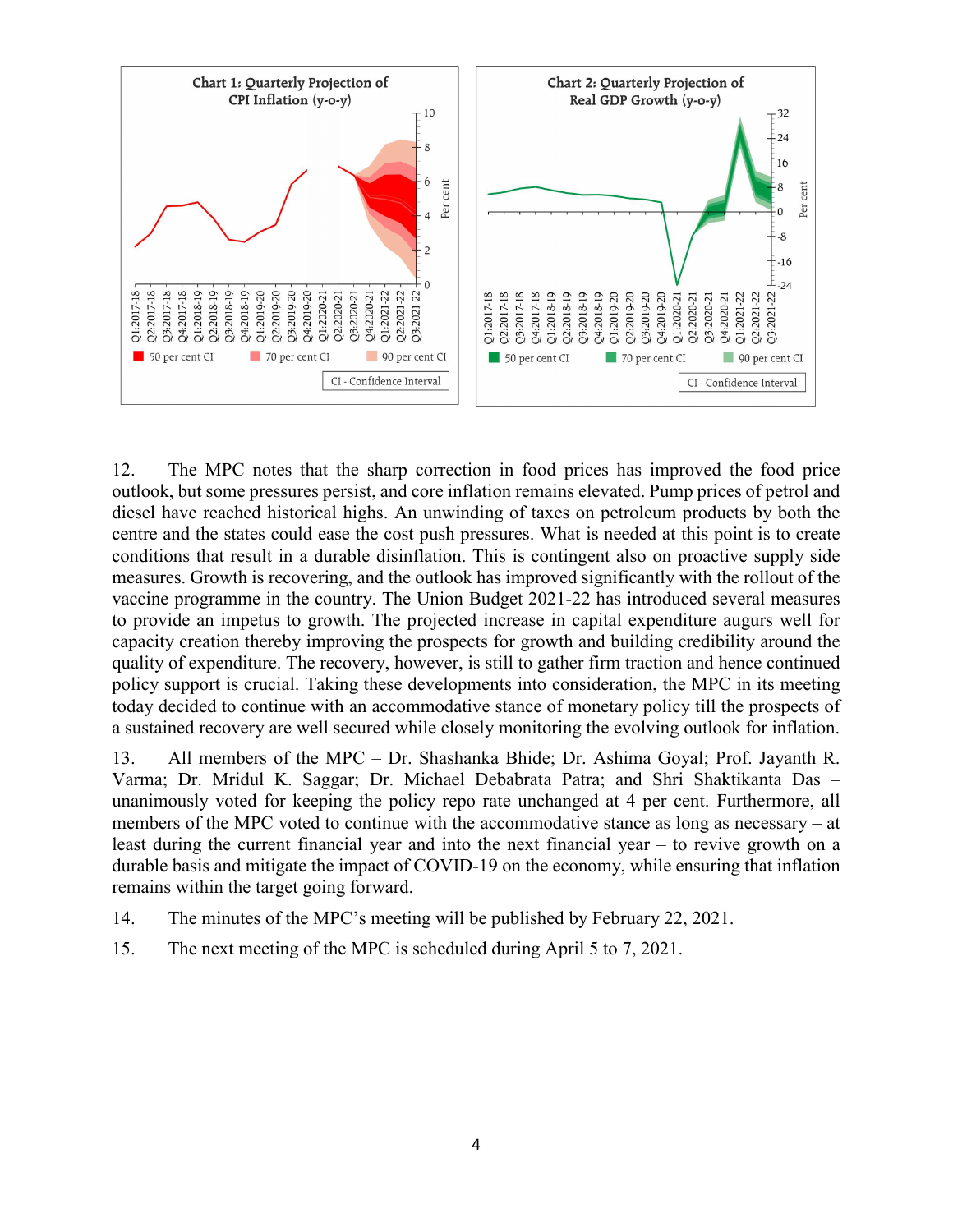#### **Voting on the Resolution to keep the policy repo rate unchanged at 4.0 per cent**

| <b>Member</b>               | Vote |
|-----------------------------|------|
| Dr. Shashanka Bhide         | Yes  |
| Dr. Ashima Goyal            | Yes  |
| Prof. Jayanth R. Varma      | Yes  |
| Dr. Mridul K. Saggar        | Yes  |
| Dr. Michael Debabrata Patra | Yes  |
| Shri Shaktikanta Das        | Yes  |

## **Statement by Dr. Shashanka Bhide**

16. The First advance estimates (FAE) of GDP for 2020-21 released by the National Statistical Office (NSO) on January 7, 2021 place the annual growth of GDP in constant prices at -7.7 per cent over the previous year. The NSO notes that these estimates are likely to see sharp revisions in view of the limitations of the data used, in the context of the Covid-19 pandemic. The official estimates of GDP for Q3: 2020-21 are expected to be available only in the last week of February along with the Second Advance Estimates for 2020-21.

17. The sectoral level breakup of annual output growth reveals that the steepest decline in FY 21 is in the services (including construction) by 9.2% followed by a decline of 8.5 per cent in industry over the previous year. Agriculture & Allied Sectors GVA increased by 3.4 per cent as per FAE. Key to projected sustained recovery in output performance in FY21 after the sharp decline in Q1 remains with (1) sustained growth of agriculture and allied activities and (2) output of industry and services in H2: FY21 reaching close to the levels of H2: FY20.

18. The pattern of growth recovery across sub-sectors of the economy points to the emergence of sustained recovery, although there are risks associated with the nascent nature of the recovery, which requires support from both its internal dynamics and exogenous factors. Internal dynamics refers to the interlinkages across sectors and the supply chains including global linkages and translation of improving supply conditions to investment decisions. As many of the external restrictions on movement and activities due to the pandemic are now lifted, the impact of such liberalisation is evident in many indicators available for Q3: 2020-21. The indicative results on sales or turnover for a sample of 445 listed non-financial private companies indicate positive growth in the case of manufacturing and IT firms. In the case of non-IT services firms, sales growth in Q3 is negative but less contractionary than Q2: 2020-21. A survey of manufacturing companies by RBI shows improved capacity utilisation for Q3: 2020-21. High frequency data for the months of October-December show high year on year growth rates for railway freight e-way bills, and trade transactions reflected in the GST collections. In the case of e-way bills and GST collections the growth rates are slightly lower in January 2021 but remain high. The important concerns relate to the demand conditions. The rise in demand in the 'festival season' played its part in catalysing consumer demand during September-November period and sustaining this demand requires restoration of household income and employment.

19. The surveys of business sentiments and outlook indicate improvement in the business conditions from the severe shock in Q1: 2020-21. The RBI's survey of enterprises (Industrial Outlook Survey) shows improvement in demand conditions in Q3: 2020-21 in the case of manufacturing, services and infrastructure. Demand conditions are expected to improve further in Q4: 2020-21 and in the first two quarters of 2021-22. Business sentiments are clawing back to the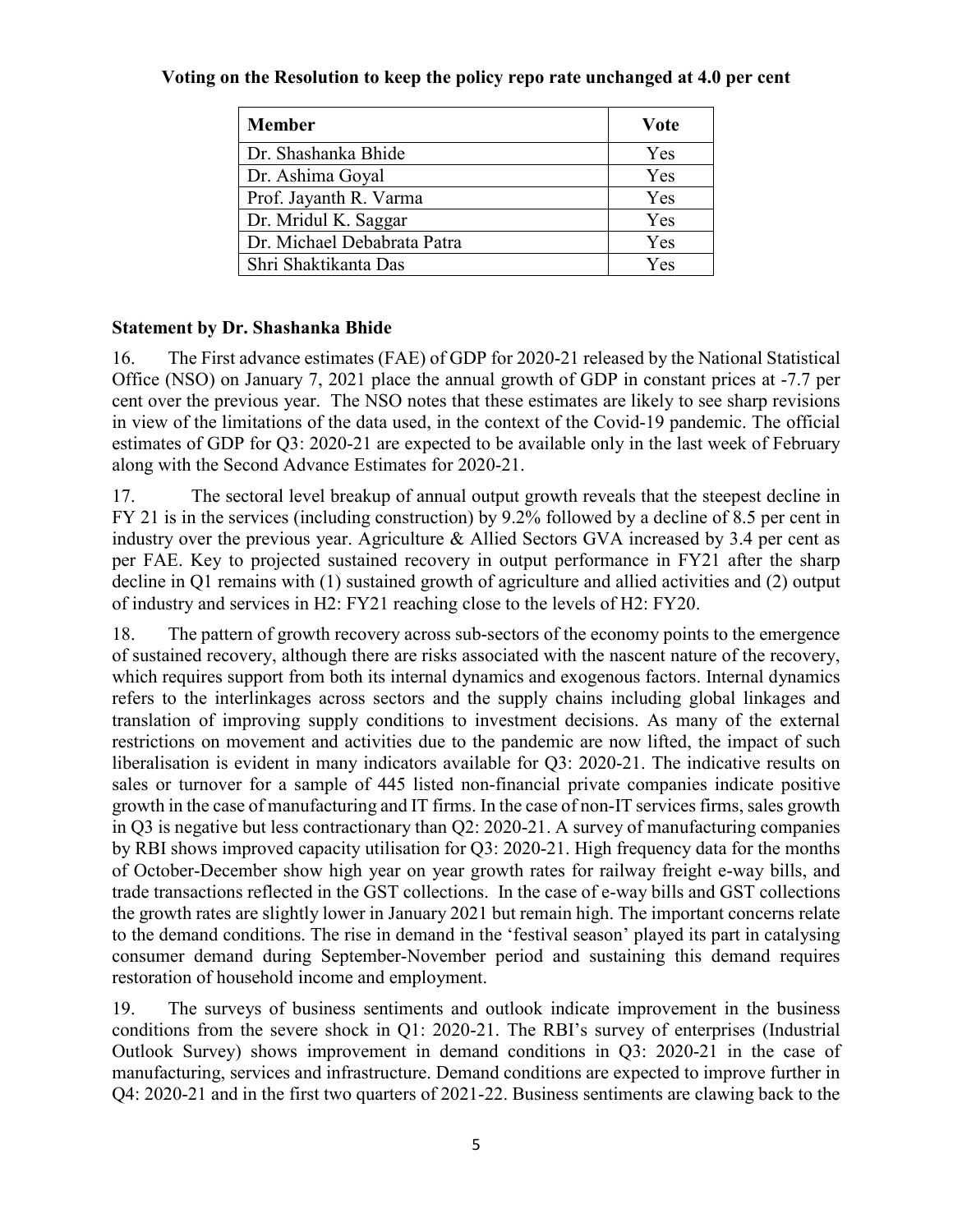levels seen just before the onset of lockdowns due to the pandemic. Enterprise survey indicates that firms are planning to hire more workers and the staff costs in the case of organised sector show increase in Q3: 2020-21 year-on-year basis, compared to the decline in the previous quarter. The overall picture that emerges is one of improving business conditions and expectations of sustaining this trend into the next few quarters.

20. One of the pre-requisites of sustained economic recovery is the control over the pandemic. The recent data suggests that the incidence of new infections has declined. However, the experience in several countries suggests that there is need to be cautious on this score and the decline in new infections and mortality cannot be taken for granted, especially in view of the new strains of the Corona virus. Availability of vaccines has provided much needed confidence that the pandemic would give way to restoration of normal economic life, even if gradually. The ongoing recovery, based on the perceptions of decline of new infections, will require all measures to sustain this decline in reality. Accelerated progress of vaccinations and access to the key health services to battle new infections would be a crucial factor in maintaining the confidence of producers and consumers in the economy.

21. The cautious consumption expenditure outlook is reflected in the findings of RBI's Consumer Confidence Surveys. The improvement in Consumer Confidence reflected in the assessment of expenditure is significant in the longer one-year horizon than the present situation. The improvement seen in November 2020 dropped marginally in January 2021 survey, both in the current period and one year ahead. As per the FAE, the government final consumption expenditure rose by 5.8 per cent in FY21 as a whole, while the private final consumption expenditure declined.

22. While measures to address the local and domestic conditions related to both the economy and the pandemic have borne fruit, the global conditions appear diverse as far as the pandemic is concerned. While the vaccinations are making progress in the Advanced Economies, there has been a rise in Covid infections in the winter months. The World Economic Outlook by IMF has projected the world output to rise in 2021 by 5.5 per cent after the decline by 3.5 per cent in 2020. The output growth in 2021 after the decline in 2020 is projected for both Advanced Economies and Emerging Market Economies. Among the major economies, only China has managed to show a positive output growth in 2020. The World Trade Volumes of goods and services are also expected to recover from the steep decline in 2020. The global demand scenario has become optimistic but will face the challenge of restoring the disrupted supply chains.

23. Recovery in investment demand is a key factor in sustaining the economic recovery. As per the FAEs, the Gross Fixed Capital Formation (GFCF) declined by 14.5 per cent in FY 21, year on year basis. The GFCF had also decreased, year on year basis, in 2019-20 based on provisional estimates for 2019-20. The IIP for capital goods increased in October 2020, year-on-year basis, for the first time after December 2018. The IIP for infrastructure and construction goods, linked to investment spending has also shown positive growth in the two consecutive months, September and October 2020. Part of the explanation for the weak investment demand appears to be weak capacity utilisation in industry. Therefore, sustaining the on-going improvement in the demand conditions to restore capacity utilisation levels is necessary to catalyse investment demand. The strong FDI inflows in April-November 2020, surpassing the levels in the same period a year back point to the attractiveness of investment in the country but revival of the broader domestic investments is yet to be realised.

24. The Union Budget 2021-22 has laid out a number of growth orientated policies and programs, that include increased expenditure in specific sectors and also capital expenditure. Given the sharp reduction in revenues in FY21, the fiscal consolidation path now sets the fiscal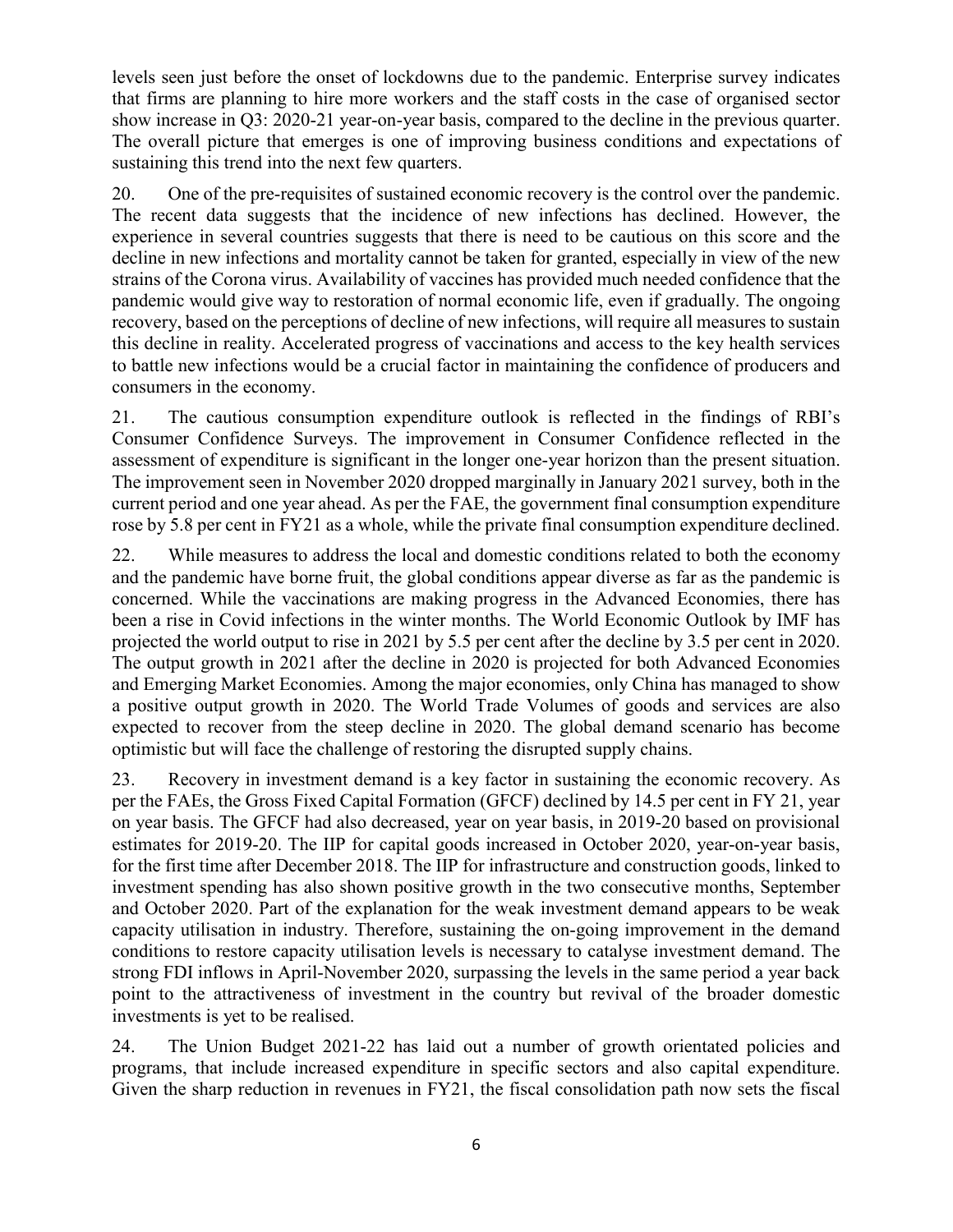deficit target below 4.5 per cent of GDP by 2025-26 from 9.5 per cent in FY21 and budget estimate of 6.8 per cent for FY22. High rates of economic growth sustained over the medium term will be needed to achieve fiscal consolidation.

25. The need for revival of economic activities back to the pre-pandemic levels and then at a pace that is consistent with income and employment goals remains prominent in the present economic policies. As the supply side restrictions are lifted, revival of demand in terms of consumption, investment and exports is needed to sustain economic recovery.

26. The recovery of economic activity from the pandemic shock has also been accompanied by relatively high rates of retail inflation. Between June and November 2020, the inflation rate has ranged between 6.2 and 7.6 per cent, in each month. The rate declined in December 2020 to 4.6 per cent. While the recent rise and decline in the inflation rate were amplified by food inflation, the core inflation has remained between 5.4-5.9 per cent during July - December 2020. The prospect of good *rabi* crop harvest is expected to exert downward pressure on the agricultural commodity prices in the coming months. Easing of the pressures in the non-food sector will require easing of some of the key input costs such as transportation services and energy, both by improved supply conditions and productivity. Easing the price pressures in the non-food sector will be required to achieve revival of consumer demand as well.

27. The present scenario reflects continued revival of the economy after the severe decline in GDP in Q1: 2020. For the financial year 2020-21 as a whole, the FAE by NSO estimate GDP to decline by 7.7 per cent over the previous year, indicating the severity of the shock in Q1. The economy is expected to reach the GDP level of Q3 of 2019-20 by the third quarter of 2020-21. The sustained economic recovery will require continued decline in the number of Covid infections to regain consumer confidence with successful roll out of vaccinations being a key strategy to achieve this.

28. Accommodative monetary policy stance is needed to strengthen ongoing economic recovery enabling expansion of both output and demand.

29. I vote in support of the resolution to keep the policy repo rate unchanged at 4 per cent and further to continue with the accommodative stance as long as necessary – at least during the current financial year and into the next financial year – to revive growth on a durable basis and mitigate the impact of COVID-19 on the economy, while ensuring that inflation remains within the target going forward.

# **Statement by Dr. Ashima Goyal**

30. In the months since the December 2020 MPC meeting growth has exceeded market expectations and headline inflation has also come in below expectations, falling within the MPC tolerance band after 6 months. The country has done well in avoiding a second peak until now under a well-sequenced gradual unlock, careful testing and tracing. Its vaccination drive has begun. New more deadly variants of the virus remain a risk, however, requiring continuing care and acceleration of vaccination.

31. Although growth has turned positive, output levels remain below 2019 levels. Excess capacity continues, supply chains have room to normalize much further, and unemployment rates have increased despite a recovery in employment, because of the rise in labour participation rates as willingness to work rose with the waning of Covid-19 fears. While corporate India has done well, and consumer confidence is reviving, reliable data is still awaited on the resilience of the informal sector.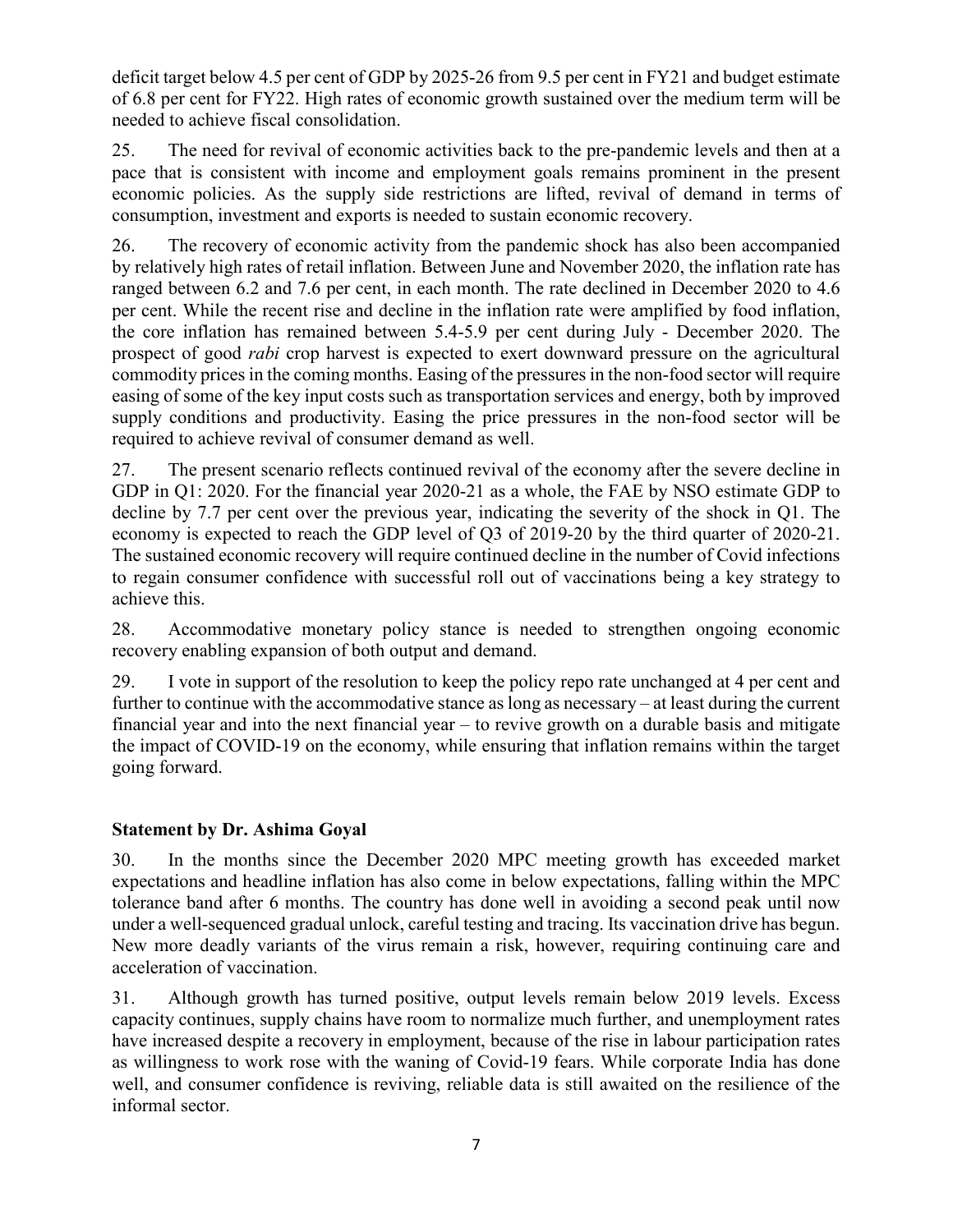32. The timing and sequence of policy support has been crucial over the last year. Early liquidity support, moratorium and government warranties were vital for survival. Some of these measures have been reversed yet the financial sector remains healthy. Banks are reporting much lower than expected NPA growth as well as restructured loans as the early revival has enabled repayment.

33. Short term rates have risen to the reverse repo rate reducing risks, US Treasury bill rates are also moving up yet Indian long term rates, more important for demand, remain low and plentiful liquidity continues to sustain activity. Excess liquidity with the financial system is absorbed at the Reverse Repo window, or using other instruments, implying risk created is minimal. Money supply growth remains moderate, even as there is some rise in credit growth through diverse instruments. Quick response and very gradual withdrawal is a mantra that works for macroeconomic policy as well as for India's response to Covid-19.

34. Supply chains improved after unlock 4 in September 2020, which prevented states from imposing arbitrary restrictions on inter-state travel, in time for the festival demand stimulus. Public spending could take a backseat in Q2 and has revived in Q3. In Q4 and over the next year it has sought to increase the share of investment, which has a larger multiplier since it also improves the supply-side, thus lowering inflation and enabling monetary support through lower interest rates<sup>[1](#page-7-0)</sup>. The budget stimulus is largely through better quality spending, while the deficit itself reduces moderately. This relative fiscal conservatism also enables monetary policy flexibility to keep borrowing costs low.

35. Inflation presents a mixed picture. Prices of many food products have softened bringing down headline inflation. Profiteering in retail supply has not been able to withstand excess supply, although data shows only the beginning of reduction in retail margins.

36. Core inflation, however, remains near the upper band. The severe winter Covid-19 second spikes in many countries have kept global supply chains disrupted and raised prices of many intermediate goods and commodities. As demand revives local firms are able to pass on the rise in costs. But this is likely to be temporary, although uncertainty remains about the timeline. Rapid vaccination is already moderating spikes abroad making room for the supply response to improve. Oil has a much faster supply response now because of shale oil as well as green substitutes, capping future rise in prices. Gold prices that impact Indian core inflation are falling as vaccination spreads.

37. For the last so many years manufacturing inflation has been low in India—a factor responsible for the wide gap between WPI and CPI inflation. One reason is India is a very competitive price sensitive market. Manufacturers pricing power is temporary and will not survive the full resumption of supply it will attract. Many firms have reduced costs over the last year, which also gives them the ability to absorb some rise in input prices. Mark-ups tend to be countercyclical, falling as capacity utilization rises and fixed costs are spread.

38. The fall in short-term household inflation perceptions shows that households are observing improvements in retail supply—as yet more for perishables. Sustained double-digit one year ahead inflation expectations seem to be due to higher uncertainty since the dispersion across households' expectations has risen. There is evidence of some success in anchoring expectations in the inflation

<span id="page-7-0"></span> <sup>1</sup> See Goyal, Ashima and Bhavya Sharma. 2018. 'Government Expenditure in India: Composition, Cyclicality and Multipliers'. *Journal of Quantitative Economics*, 16(1): 1-39. DOI: [https://doi.org/10.1007/s40953-018-0122-y.](https://doi.org/10.1007/s40953-018-0122-y)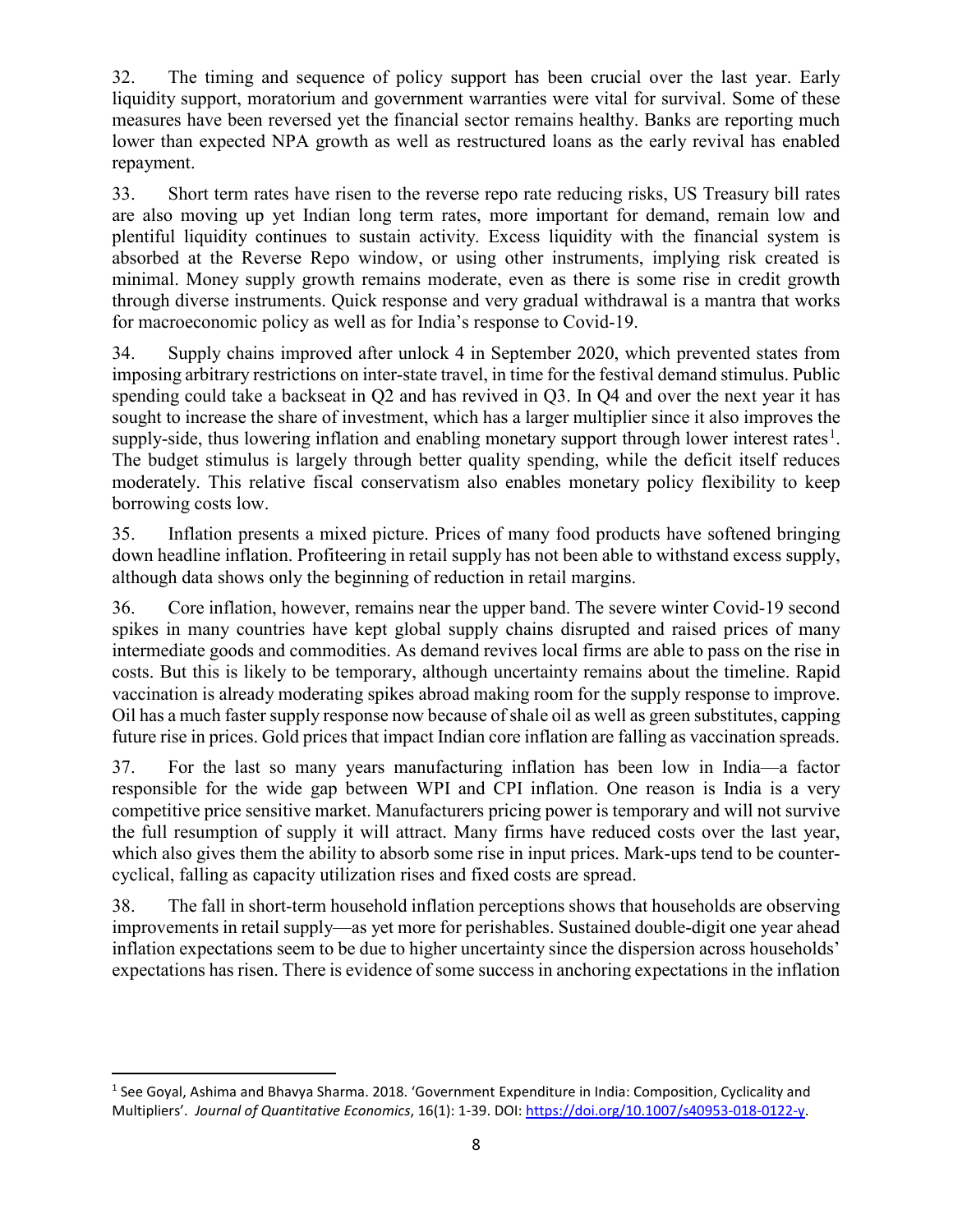targeting period<sup>[2](#page-8-0)</sup>. That inflation has returned within the tolerance band even in the very difficult Covid-19 period should further improve its credibility and reduce uncertainty.

39. The current macroeconomic configuration and its expected future evolution as outlined above implies there is space for the MPC to continue to support the revival of the economy with inflation remaining in the target band. Therefore, I vote to maintain the status quo in policy rate and stance.

## **Statement by Prof. Jayanth R. Varma**

40. I support maintaining the policy rate at its current level and I also support the accommodative stance as these decisions are consistent with the forward guidance provided by the MPC in its last two meetings (October and December 2020). With both inflation and growth outcomes being well within the range of expectations of the MPC, and short term interest rates being within the corridor defined by the repo and reverse repo rate, there is nothing to be done and there is nothing to be said as of now. The MPC must of course continue to be data driven and must continue to monitor future developments carefully.

# **Statement by Dr. Mridul K. Saggar**

41. The MPC call to hold policy rates despite inflation staying elevated above the upper tolerance level during H2 of 2020 was based on the assessment that inflation will recede going forward. This was a difficult call given the observed persistence in inflation. It enabled the monetary policy to afford a countercyclical support to growth in a rather critical period that could otherwise have resulted in extensive scaring of big and small businesses and a large hysteresis in aggregate output. Had this happened, India's growth trajectory would have been pulled down for a long time to come.

42. There was recognition of risks while taking this call, especially as there was some evidence that price pressures were starting to get distended with elements of cost-push pressures emerging. Nevertheless, when CPI data was available only till August, in my statement at the October MPC I stated that vegetable prices should correct starting December. Vegetable prices dropped 15.7 per cent month-over-month in December, bringing headline inflation down from 6.9 per cent to 4.6 per cent - within the tolerance band for the first time in seven months. This inflation correction bears testimony to careful projections and judgment that by keeping policy accommodative, enabled avoiding what could have been a costly policy mistake.

43. Since monetary policy is forward-looking, there is little point in looking back except for the limited purpose of drawing lessons. Given the long and variable transmission lags, we now need to focus on carefully assessing not just the baseline inflation trajectory but also the risks to it, the nature of inflation and its internals going forward.

44. Two things are noteworthy. First, bulk of the food-price correction in CPI has already happened. From the DCA data till January it looks that food prices are at near bottom and though they may start firming up from Q1:2021-22 with some price build up aided partly from firming food and non-food international commodity prices, high food inflation like last year is unlikely to

<span id="page-8-0"></span><sup>&</sup>lt;sup>2</sup> See Goyal, Ashima and Parab Prashant 2020. What Influences Aggregate Inflation Expectations of Households in India? *Journal of Asian Economics,* Available online November 20, <https://www.sciencedirect.com/science/article/abs/pii/S1049007820301408>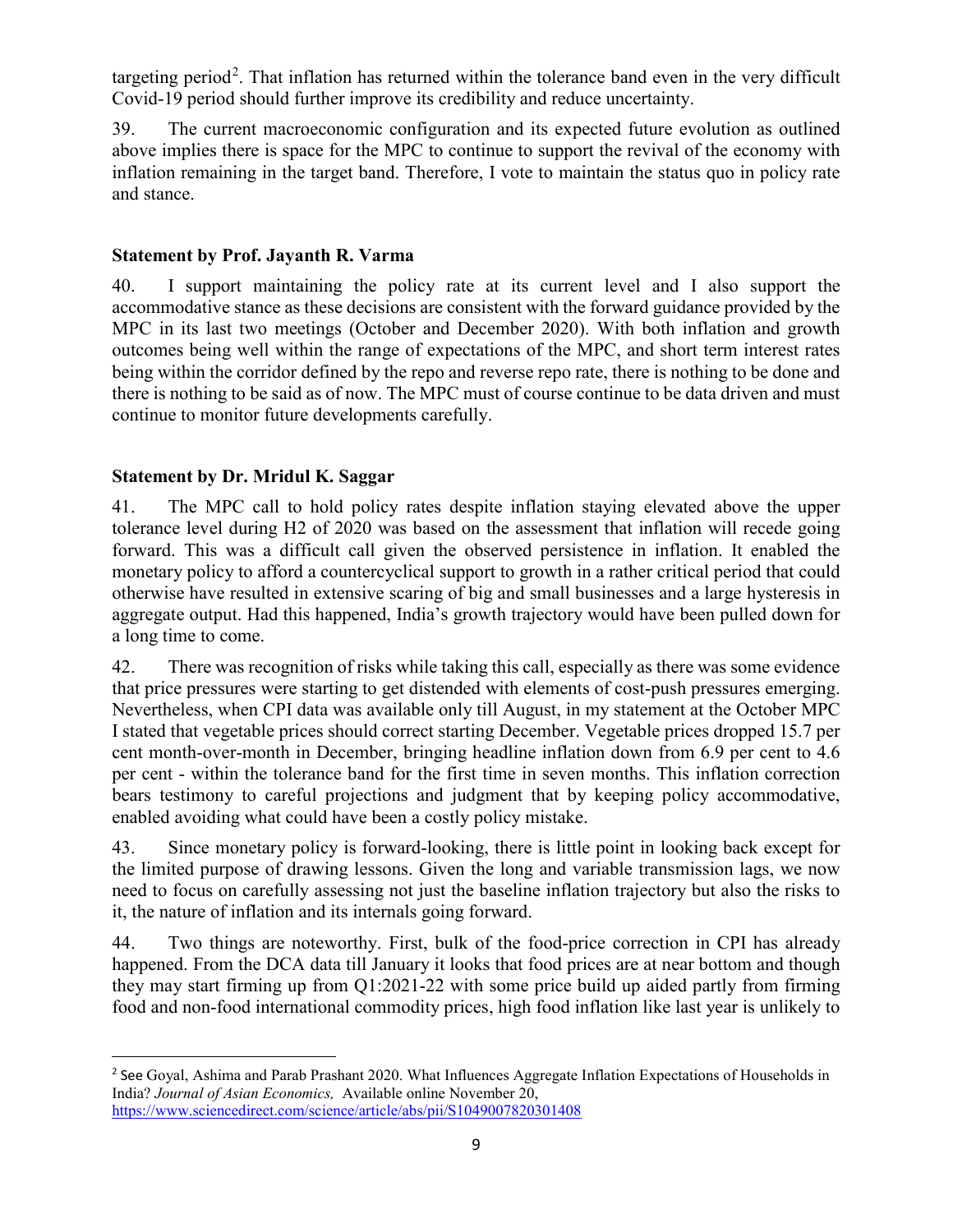be repeated. However, cost-push increases may come from higher crude oil prices that will feed into costs, especially fertiliser prices and as they get factored in MSPs.

45. Second, some upside risk to inflation comes from core inflation stickiness and its persistence at elevated levels that may make the task of keeping the headline at the 4 per cent target a challenging one. There is evidence that firms are able to pass on cost push increases by raising retail prices. Early corporate results for Q3:2020-21 suggests that margins are rising steeply in automobiles and components, metals, chemicals, capital goods, health care services, telecommunication and real estate. Not all of this is through cost saving. Price hikes have been reported in items of iron ore, steel, automobiles, yarn, textiles, chemical and chemical products, rubber products besides oilseeds and edible oils, some of which may get reflected in next three months in WPI and CPI indices. Mineral oil prices have also witnessed increases.

46. There is a significant probability that global oil prices may turn out to be markedly higher than the current prevailing prices given the possibility of a large US dollar depreciation this year and signals sent last month by the largest OPEC oil producer by announcing additional supply restraint. Even though the relationship between dollar movements and oil prices has relatively weakened in recent years, the large dollar invoicing of global commodities trade can not only cause an upswing in commodity prices but through financial market interdependencies may cause ripple effects in asset prices, inflation and business cycles. Effect on equities of changes in global nominal and real bond yields and financial market spillovers to EMEs may particularly cause macroeconomic shifts. How the challenges of trilemma amid capital flow volatility are handled with less than corner solutions will influence the monetary policy and inflation outcomes, though a weaker dollar *ceteris paribus* also means stronger rupee, which will somewhat offset the effect of firmer global oil prices.

47. However, one can draw considerable comfort from the fact that the core inflation stickiness is embedded in our baseline projections and fully accounts for the trend in momentum. Also, empirical exercises suggest that while the passthrough from 1 per cent change in WPI non-food manufactured products inflation to CPI core goods inflation is likely to be about 0.20 per cent, the passthrough is much less for overall CPI core inflation and even lesser to headline CPI inflation. However, this passthrough is time varying and depends on output gap. When IIP output gap is positive, the passthrough on an average is about double that when it is negative. Though strong momentum in core goods CPI has taken its inflation to 6.9 per cent, some solace comes from the fact that ex-gold, petrol. diesel and liquor, the core goods inflation is only at 4.9 per cent. Also, as contact services may take long to normalise, core services inflation is unlikely to surge in near term. So, as of now the risks of headline inflation coming back are, therefore, contained in line with our projections.

48. So, let me turn to growth. I will just make two points. First, faster than anticipated, most manufacturing and rural high frequency indicators have already normalised past pre-pandemic levels. However, services sector indicators such as commercial vehicle sales, registration of transport vehicles, three-wheeler sales, domestic and international air passenger traffic, international cargo, railway passenger traffic, retail and recreation and foreign tourist arrivals are languishing much below those levels. Second, hysteresis is visible to some degree with anecdotal evidence of some micro-enterprises and informal unincorporated household enterprises having permanently closed production shops. Quantitative estimates using a range of methods show that even without further disruptions, output gap is unlikely to close before 3Q:2021-22 and more likely only by the end of the next fiscal year. As growth is still fragile, support to it need to be extended into Q1:2021-22 and longer if necessary, though with risk of a re-calibration in some scenarios such as one in which core inflation momentum picks up further. Since this is not the baseline and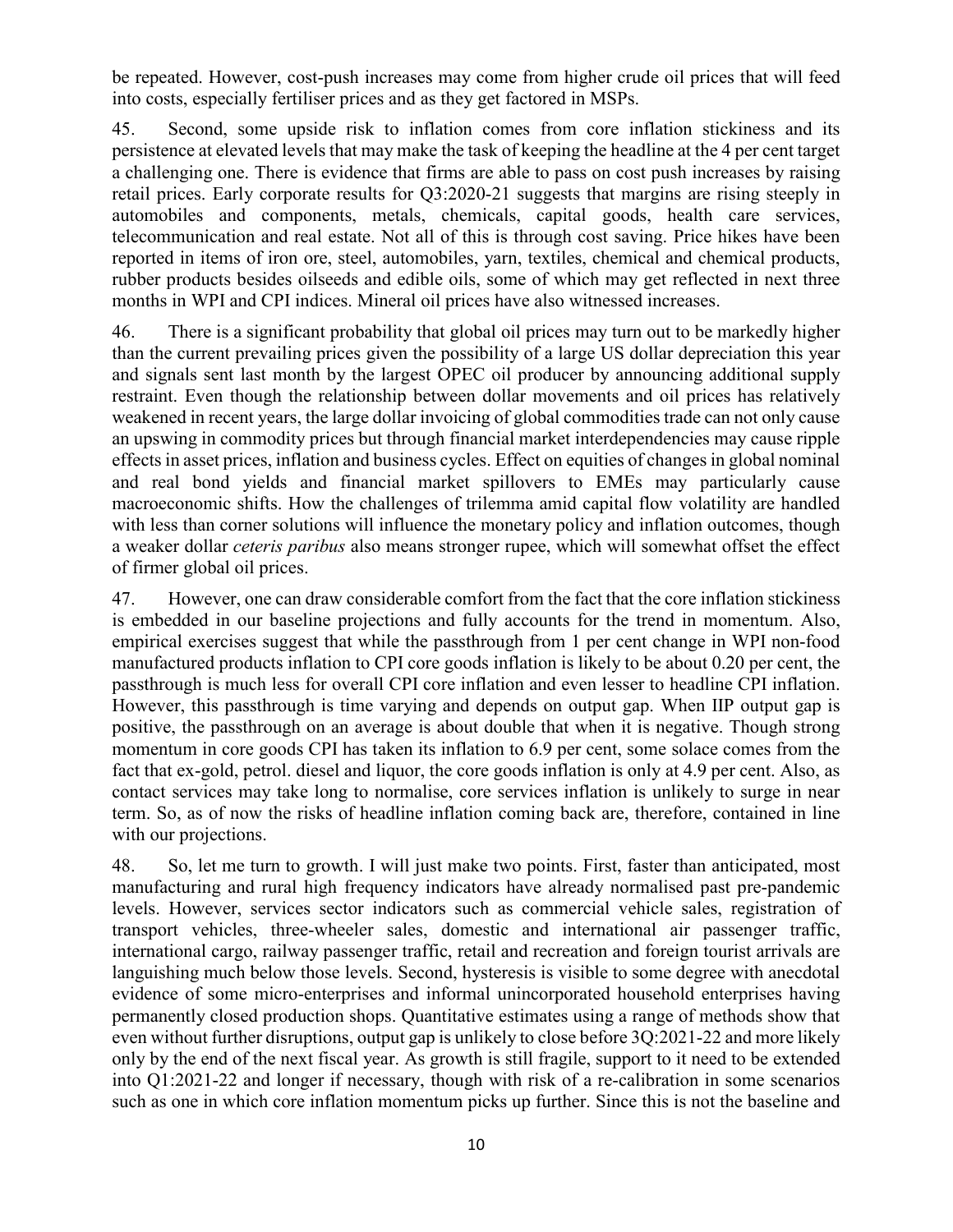the announced exit dates for various measures are planned at a very gradual pace, the process of change in policy can be non-disruptively achieved.

49. In my October statement, I had stated that as fiscal authorities have a first mover advantage in the game of chickens, monetary policy will naturally have to factor this to avert Nash equilibria. With the second successive year of very large gross market borrowing, this is even more important. Monetary policy will need to lean against the wind to keep interest rates low to the extent possible. If central bank open market operation purchases are moderate, it entails the risk of crowding out of private investment; if they are large, it carries risk of reengineering inflation. However, with capacity utilisation rate currently at 63 per cent in Q2:2020-21 and likely to be about 70 per cent by end of the year, capex funding need of private sector are currently limited and the monetaryfiscal coordination to support a larger public investment that can crowd-in private investment can work so long as it is followed by an unflinching commitment to strong fiscal consolidation thereafter.

50. In conclusion, going forward, while efforts should continue to extend output expansion and close output gap, a necessary concomitant for monetary policy is to secure price stability. With headline inflation having already corrected as supply shocks have substantially faded, keeping inflation around the target is the best contribution monetary policy can make to fortify and sustain growth. In my statement, I have focussed more on risks than the baseline. In my view, the baseline is still consistent with supporting growth through accommodative policy stance in near term. Therefore, I vote to keep the policy repo rate under the liquidity adjustment facility (LAF) unchanged at 4.0 per cent. I also vote for retaining the accommodative stance and accompanying forward guidance.

## **Statement by Dr. Michael Debabrata Patra**

51. Macroeconomic configurations have shifted and brightened the outlook. Estimates/projections indicate that GDP growth may have attained positive territory in the second half of 2020-21, mainly on the back of a surge in government expenditure but contractions in private consumption spending are also easing and net exports are finally emerging out of a long retrenchment. Foreign investment flows are already scenting the imminent upturn. On the supply side, agriculture and allied activities are clearly demonstrating resilience in the face of the pandemic, and manufacturing activity is gradually limping back to growth on the back of recovery in sales. This is also evident in rising capacity utilization. With stronger demand conditions and still moderate costs, operating profits are improving across the board. Some categories of services such as information technology, construction, real estate, finance, domestic trade and transport are slowly healing from the deep scars left by the virus but several other categories of services remain deeply wounded due to their contact-intensity. Consumer and business confidence is either cautiously returning to expansion or already in it. These developments vindicate the stance of monetary policy.

52. The most heartening feature of the recent shifts is the large fall in inflation, taking it closer to the target after 6 months of persisting outside the tolerance band. If the sharp disinflation in vegetable prices extends into the spring, headline inflation can ease further, empowering the conduct of monetary policy. Meanwhile, mending of supply chains and normalization of activity is underway, especially recouping of lost incomes by both households and businesses, and that is keeping mark-ups and blue-collar wages elevated. It is worthwhile to note that households have internalised this outcome in their near-term inflation expectations polled in January 2021 – while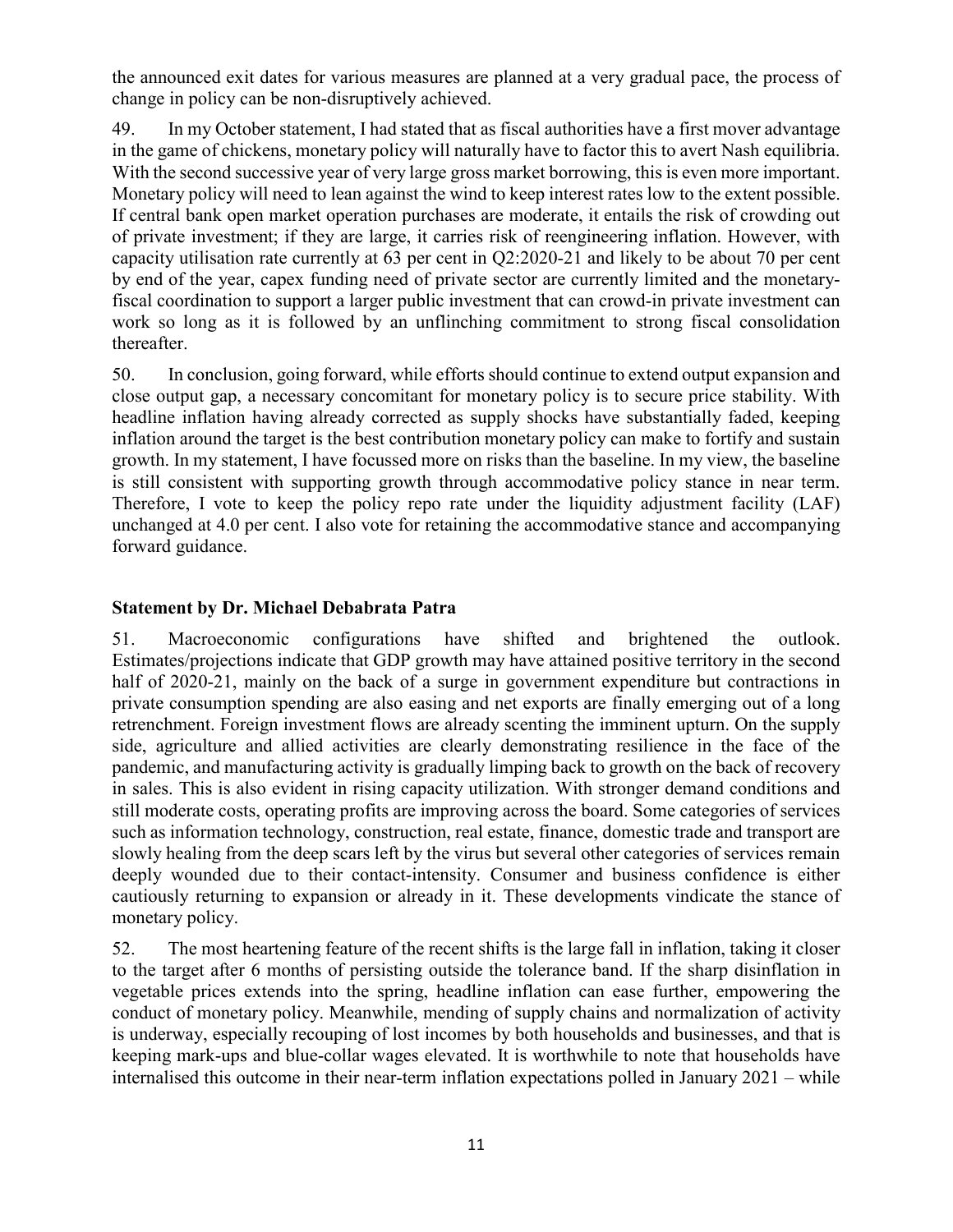current inflation perceptions and expectations three months ahead have declined, those for a year ahead remain flat amidst considerable uncertainty.

53. Upside risks to the outlook for inflation persist. First, core inflation remains stubborn and will warrant close monitoring as it has the potential to render the recent fortuitous improvements in the macroeconomic outlook stillborn. Second, rising international commodity prices are being watched the world over with concern as heralding the return of inflation. For India, the relentless hardening of international crude prices is worrisome, especially as their impact on inflation is amplified by disproportionately high excise duties. Third, crude and other commodity prices are translating into higher inputs costs, especially in an environment in which demand is recovering. Pricing power could gain bite as normal demand flows gather traction. Fourth, the flush of capital flows favouring emerging market economies, including India, has imparted volatility to asset prices and increased the risks of imported inflation.

54. Overall, the near-term outlook for inflation appears less risky than the near-term challenges for growth which warrant continuing policy support, at least until the elusive engine of investment fires and consumption, the mainstay of aggregate demand in India, stabilizes. Tradeoffs facing the conduct of monetary policy may become sharper in the near-term, however. First, shocks to economic activity from the winding down of exceptional pandemic measures will have to be balanced against the persuasive incentive to continue with them but with the risk of becoming immobilized in liquidity traps. Second, concerns about financial stability have risen. The recent new highs scaled by equity markets could be driven by irrational exuberance; it is difficult to tell in an environment of exceptionally low interest rates all around, large corporate profits but still no capex to write home about, and high levels of market borrowings. Banks have stronger capital buffers than during the global financial crisis, but stress in the financial sector's balance sheets could intensify as the camouflage of moratorium, asset classification standstill and restructuring fades. Capital infusion and innovative ways of dealing with potential loan delinquencies need to occupy the highest policy attention so that the embryonic recovery in credit growth can be nurtured into a more durable trajectory that also fuels the macroeconomic recovery. Strong complementarities are emerging between financial and macroeconomic stability. The best results will obtain when monetary policy ensures that the nominal anchor is firmly moored.

55. Against this backdrop, I vote for keeping the policy rate unchanged and for maintaining the accommodative stance of policy.

# **Statement by Shri Shaktikanta Das**

56. The macroeconomic environment – in terms of both growth and inflation – turned out to be better than anticipated since the December 2020 meeting of the MPC. These outcomes, along with the sharp reduction in COVID-19 infections in the country and the rollout of the vaccination programme, have brightened the outlook even though some uncertainties remain. The Union Budget 2021-22 has given further impetus through a qualitative shift in expenditure which will boost overall investment with multiplier effects on growth. Foreign direct investment and foreign portfolio investment to India have surged in recent months, reposing faith in an impressive recovery of the Indian economy.

57. On the global economy front, the International Monetary Fund (IMF), in its January 2021 update, has revised upward its projection of global growth for 2021 which augurs well for our external demand and exports.

58. High frequency indicators suggest that the economic recovery is normalising fast in both rural and urban areas. The agricultural sector has been resilient throughout the pandemic and its prospects appear bright in view of higher *rabi* sowing and comparatively better reservoir levels.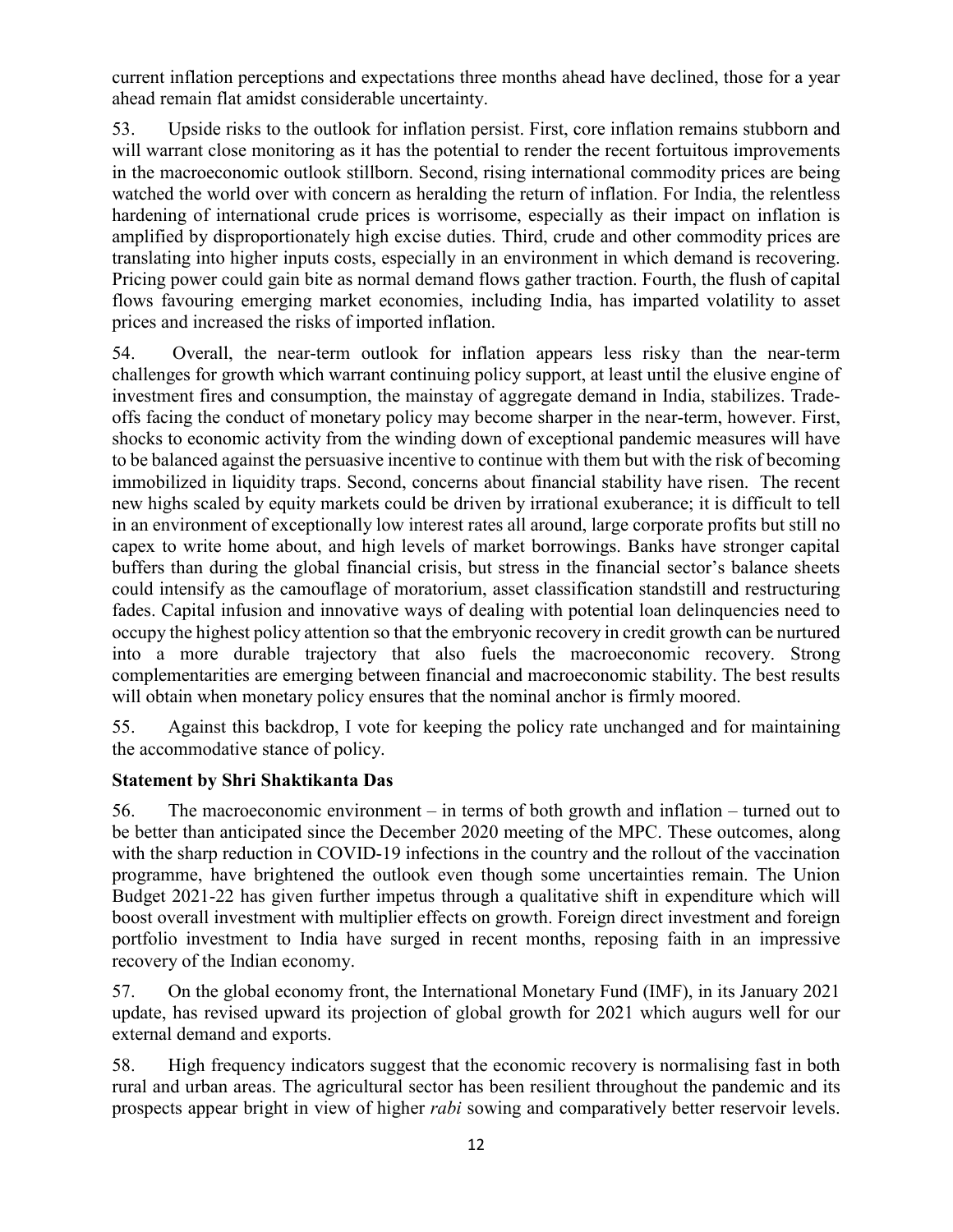Manufacturing activity is picking up. Although initial revival was propelled by pent-up demand, indications are that growth impulses are now being driven by pick-up in activity across manufacturing and services. Forward looking surveys conducted by the Reserve Bank signal greater optimism from manufacturing with the expectation of an expansion in production volumes and new orders in Q4:2020-21 and the following two quarters. The purchasing managers' index for manufacturing is in expansionary zone and was above its long-period average in January 2021.

59. Trends in railway freight traffic, toll collection, goods and service tax collections, e-way bills and steel consumption suggest that services sector activity is also recovering. The purchasing managers' index for services is in the expansion territory. Services and infrastructure sector reported increase in turnover in Q3 and expected further improvement through Q2:2021-22 as reported by firms participating in the Reserve Bank's services and infrastructure survey.

60. The multiple dimensions of normalisation of economic activity, as reflected in the movement of coincident and proximate high frequency indicators, suggest that in 2021-22 the Indian economy will expand by about 10.5 per cent over 2020-21. These projections are based on the assessment of multispeed recovery which is underway, wherein some sectors are witnessing smart recovery, while consumption in contact intensive sectors, being discretionary in nature, could be postponed in near to medium-term.

61. Inflation which remained above the upper tolerance threshold of 6 per cent consecutively since June 2020, registered a larger than anticipated softening to 4.6 per cent in December, a drop by 2.3 percentage points from the November reading of 6.9 per cent. Around 90 per cent of this fall in headline inflation in December was on account of sharp movement of vegetables into double-digit deflation as prices crashed from highly elevated levels supported by robust winter arrivals and favourable base effect. This trend is likely to be further buttressed by an expected bumper *kharif* harvest and the rising prospects of a good *rabi* crop. Further softening in food inflation – both substantial and durable – would, however, be dependent upon the abatement of price pressures that are currently seen in pulses, edible oils, spices, and non-alcoholic beverages.

62. CPI inflation excluding food and fuel remained elevated at 5.5 per cent in December, due to inflationary impact of rising crude oil prices and high indirect tax rates on petrol and diesel, and pick-up in inflation of key goods and services, particularly in transport and health categories. Proactive supply side measures, particularly in enabling a calibrated unwinding of high indirect taxes on petrol and diesel – in a co-ordinated manner by centre and states – are critical to contain further build-up of cost-pressures in the economy.

63. Domestic financial conditions continued to remain accommodative to help nurture the recovery. The liquidity provision of ₹12.9 lakh crore (comprising 6.3 per cent of nominal GDP of 2019-20) since February 6, 2020 has kept systemic liquidity in surplus mode with average daily net absorptions under the liquidity adjustment facility (LAF) at around ₹5.9-6.0 lakh crore in December-January. Reflecting the various liquidity management measures, domestic financial conditions have eased considerably as reflected in the narrowing of term and risk premia in various market segments. Reserve money rose by 14.5 per cent y-o-y (on January 29, 2021), while money supply (M3) grew by only 12.5 per cent as on January 15, 2021.

64. The RBI's liquidity operations, together with credible communication and explicit forward guidance have been important elements of our strategy during recent times. Explicit forward guidance goes a long way in soothing market apprehensions, particularly when sentiments are frayed during uncertain times. While "state-based" forward guidance or data contingent forward guidance was used occasionally by the MPC in the pre-COVID period, since October 2020 the MPC has started to offer "time-based" forward guidance. The commitment to keep accommodative